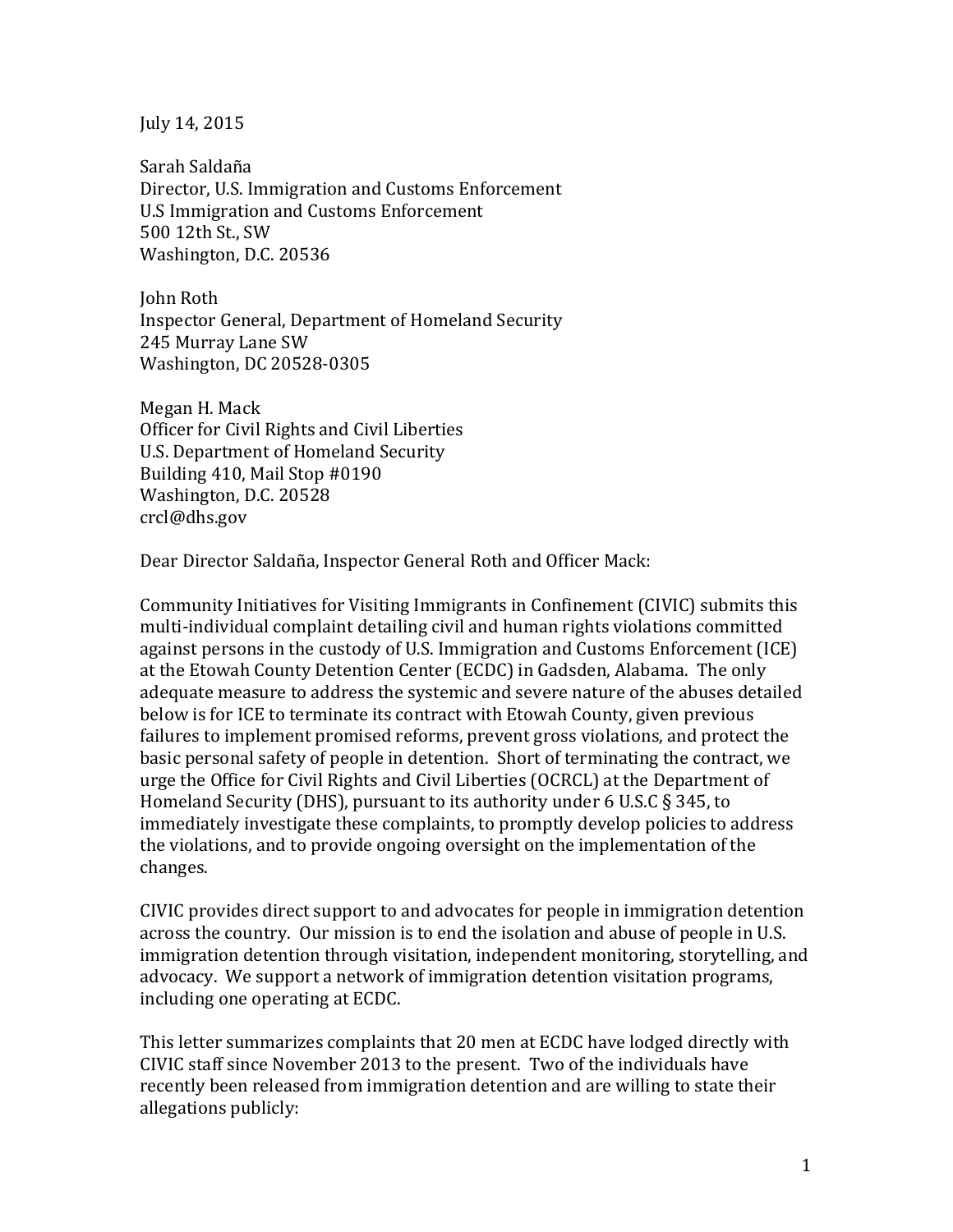1.) Sylvester Owino 2.) Miguel Williamson 

The remaining 18 individuals agreed to be referred to by pseudonym because they fear retaliation:

3.) E.T. 4.) S.M. 5.) L.A. 6.) P.V. 7.) G.S. 8.) H.N. 9.) B.V. 10.) Y.D. 11.) R.W. 12.) A.P. 13.) N.Q. 14.) H.L. 15.) A.G. 16.) W.S. 17.) M.L. 18.) R.T. 19.) J.S. 20.) A.W.

Complainants have accused three ICE officers of a specific type of misconduct outlined below. The ICE officers will be referred to by the following pseudonyms: 1.) D.C., 2.) D.P., and 3.) D.A. Complainants have referenced one sheriff's deputy by name. This deputy will be referred to by the following pseudonym:  $0.6^{1}$ .

#### **Background**

 

According to a report conducted by the Detention Watch Network, conditions experienced by individuals held at the ECDC are among the worst in the country.<sup>2</sup> For many years, immigrants imprisoned in detention at ECDC have complained about the remote location of the facility which impedes access to legal representation and family and social support networks, poor and expensive phone service, the lack of any outdoor recreation or access to fresh air or sunlight,

<sup>&</sup>lt;sup>1</sup> Although CIVIC has the names of such officers and the deputy on file, this complaint will not name them publicly. Instead we call for an independent investigation of all the below accusations. If an independent investigative body requests the identities of the officers and deputy to aid their investigation, CIVIC will provide the names at that time.

<sup>&</sup>lt;sup>2</sup>Detention Watch Network, "Expose & Close: Etowah County Jail," November 2012, *available at* http://bit.ly/1It2HBL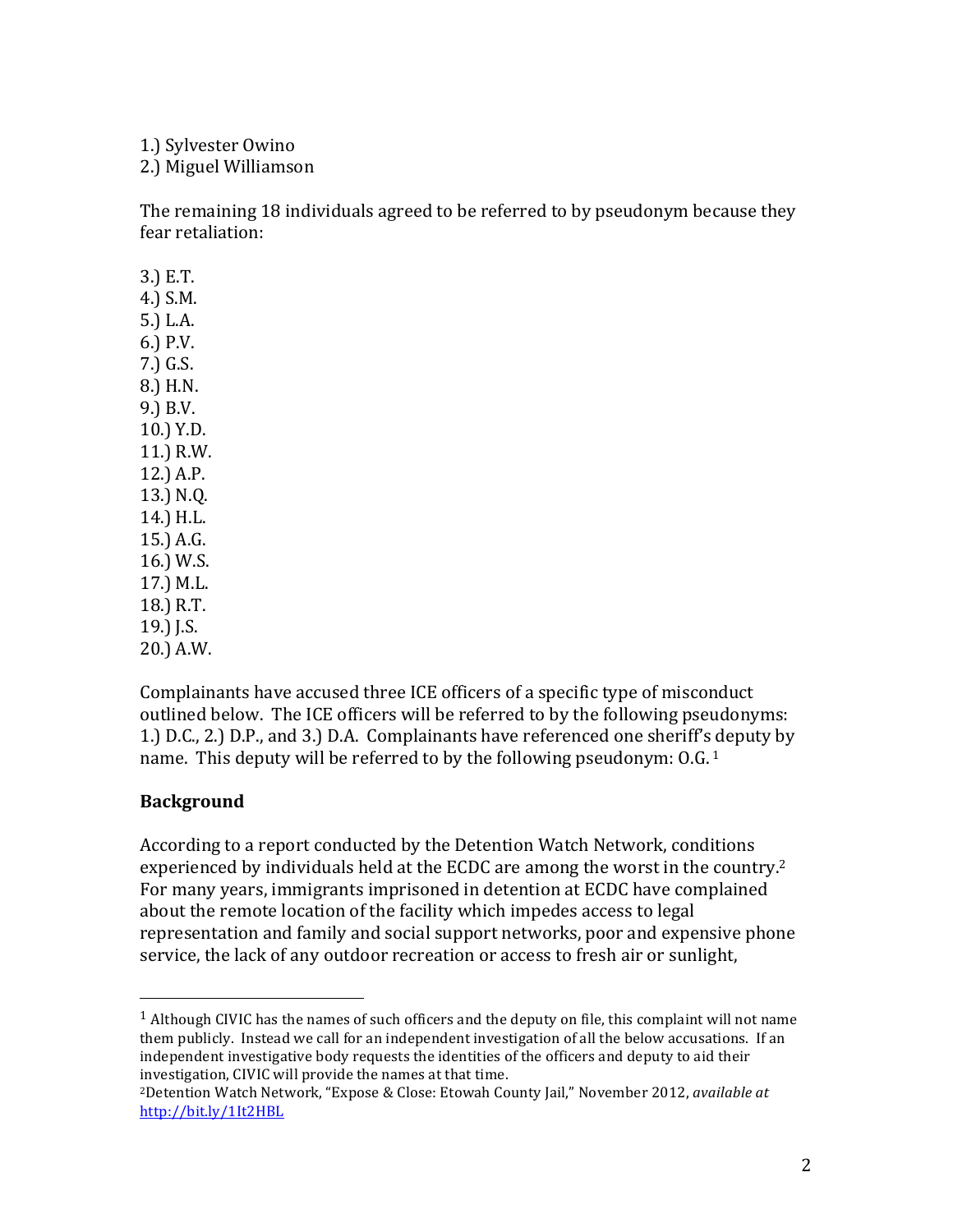inadequate medical and mental health care, meager and barely edible food, and minimal programming.<sup>3</sup>

ICE announced plans to terminate its contract with the Etowah County Commission in 2010, stating it would immediately begin transferring detainees to other facilities. However, after political intervention by Etowah County officials and Alabama congressional representatives, plans to close the facility to ICE detainees were delayed and then ultimately abandoned.<sup>4</sup>

In late 2014, the U.S. Marshals Service and the Etowah County Commission agreed on a new daily reimbursement rate for ICE detainees held at ECDC. The amount ECDC is paid to house immigrant detainees increased from \$40 to \$45 a day. ECDC imprisons, on average,  $300$  immigrant detainees per day.<sup>5</sup> The per diem rate ICE pays the facility to house detainees is among the lowest in the nation.<sup>6</sup>

# **ICE Staff Physically Abuse Detainees to Coerce Them into Signing Removal Documents**

CIVIC has received numerous complaints in the form of in-person witness testimony, phone call conversations, and letters indicating that there was an ongoing practice of people detained by ICE being beaten by ICE officers when they resisted signing travel documents. The abuse was originally reported to Christina Mansfield in-person on November 21, 2013, when visiting ECDC under ICE's visitation directive policy. Since that meeting, Ms. Mansfield received several reports by letter, on the phone and in person from detained immigrants corroborating multiple incidents involving physical and verbal abuse of ICE detainees, mostly related to the person's refusal to sign travel documents.

Mr. Sylvester Owino and other men reported independently a pattern of routine assaults in ECDC. Typically, ICE officers handcuffed one man or several men, brought these men to the basement where there were no cameras and where there was a mattress on the floor. ICE officers surrounded the mattress and took turns beating up the men, forcing them to sign travel documents. If the men refused to sign, ICE officers would take their thumbprint as a signature after they were subdued.

<sup>3</sup> *Id*.

<sup>4</sup> *Id*.

 $5$  Lisa Rogers Savage, "Jail gets new daily rate to house ICE detainees," Gadsden Times, December 16, 2014, *available at* http://bit.ly/1gbD1yp

 $6$  Lisa Riordan Seville and Hannah Rappleye, "Immigrant detainees land in limbo in Alabama jail," NBC News, August 21, 2012, *available at* 

http://investigations.nbcnews.com/\_news/2012/08/21/12072030-immigrant-detainees-land-inlimbo-in-alabama-jail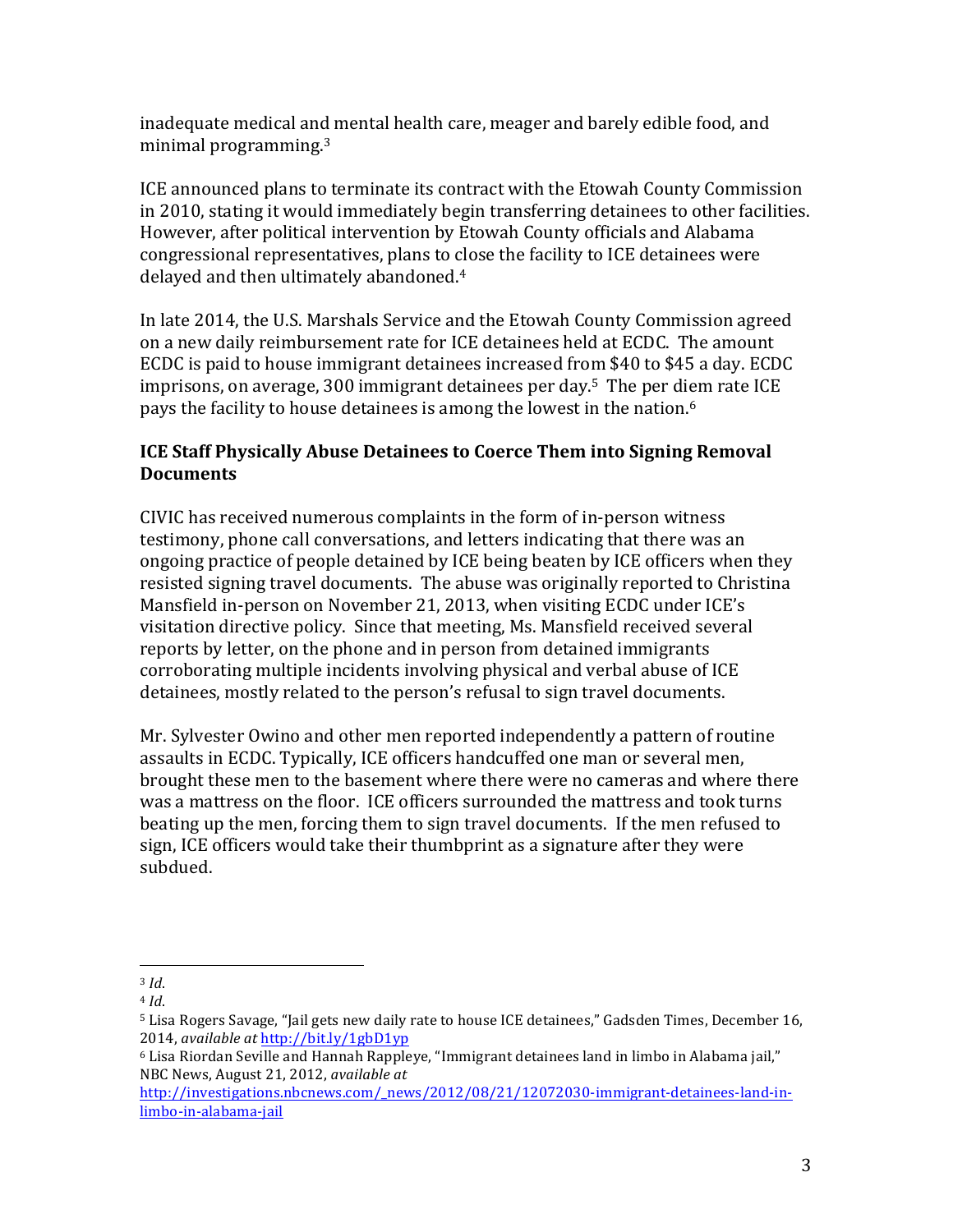Among the many incidents described by the anonymous complainants and Mr. Owino, two were described in great detail and corroborated by several statements from other detained immigrants.

**November 14, 2013:** After refusing to sign travel documents, several ICE officers verbally abused A.W., cuffed his hands and feet and assaulted him, leaving lacerations on the right hand side of his face near his eve. Additionally, ICE officers forcibly took fingerprints of at least seven other individuals in the booking area. CIVIC was informed of this incident on November 21, 2013, in-person while conducting interviews with detained men, as part of an ICE visitation directive tour. At that time, six men reported this incident of abuse that occurred about a week before CIVIC's visit.<sup>7</sup> After the attack and prior to CIVIC's visit, ICE staff removed A.W. and the other detainees who were assaulted to cover-up their misconduct. Additionally, this incident of abuse was also immediately reported independently to another organization, Families for Freedom.<sup>8</sup>

**October 2, 2013**: CIVIC received a report from H.N. that he was removed from his housing unit in handcuffs and brought to an ICE office where he was beaten by three ICE officers D.C., D.P., and D.A while in handcuffs. They ordered him to sign papers, but never allowed him to read the papers he was signing. They forced his head down by his neck and pulled his arms back. Then, they forced his finger/thumb print on a piece of paper that they never gave him a chance to read. H.N. sought medical assistance and shortly thereafter filed a grievance with facility staff. Days later he was transferred to the LaSalle Detention Center in Louisiana. Months later, H.N. was transferred back to Etowah and he again requested that his grievance be resolved and a copy of its resolution. H.N. never received that copy from facility staff. However, he also reported the incident to the Office of the Inspector General (OIG), via their detainee phone system, and an investigator with the OIG interviewed him. In addition, several witnesses, H.L., A.G., and W.S., have provided written statements that they saw H.N. being taken out of his cell and saw him returned with injuries and that H.N. immediately reported the incident to them.

In addition to the physical abuse, ICE officers routinely verbally harass and use racial slurs when speaking to detained immigrants. In one incident, an ICE officer told an anonymous complaint, E.T., that it did not matter if he did or did not sign because if ICE wanted to, they would cuff his hands and legs, put him into an airplane, and drop him by parachute to whatever country he came from.

Most men described their feelings as being very worried, frustrated, scared and feeling like they were subject to "mental torture." They feared being subject to excessive force and assaults. Moreover, they felt unsafe because they believe ICE officers escape accountability.

 $7$  E.T., G.S., Y.D., W.R., A.P., and N.Q. all reported the same incident.

<sup>&</sup>lt;sup>8</sup> J.S. reported this incident to both CIVIC and Families for Freedom independently.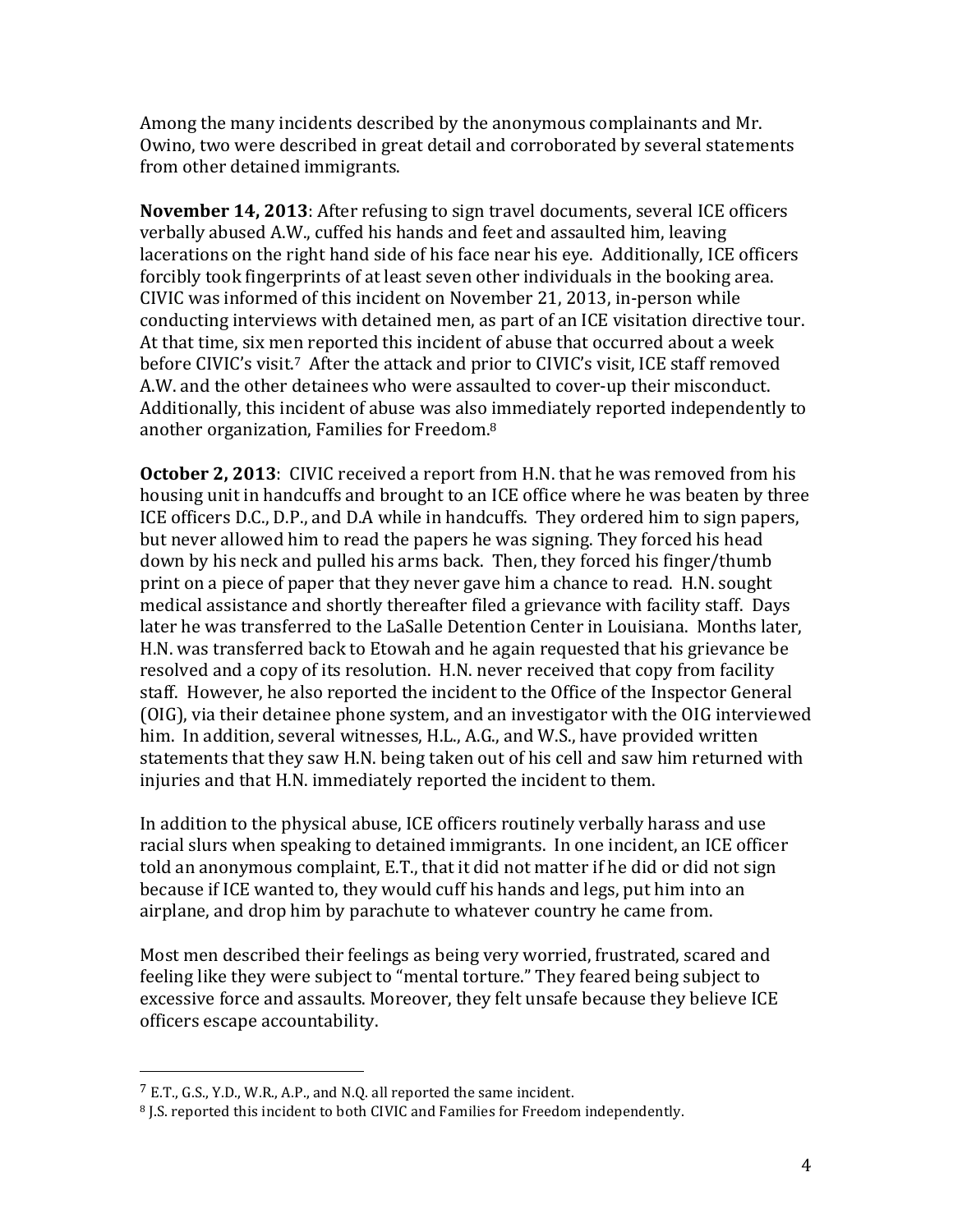### **ECDC** and ICE Staff Routinely Violate Medical and Mental Health Care **Standards, and Failed to Appropriately Respond to an Extreme Medical Emergency**

ECDC is obligated to provide comprehensive, necessary and appropriate medical and mental health care services to the detainees at ECDC. Under ICE's Performance Based National Detention Standards (PBNDS), ECDC must "ensure[] that detainees have access to appropriate and necessary medical, dental and mental health care, including emergency services."  $9$  Facilities are required to provide a "comprehensive" range of medical, dental and mental health screening and care, "timely responses to medical complaints," and "professional language services necessary for detainees with limited English proficiency."<sup>10</sup> The PBNDS includes detailed rules governing the provision of health care services to ensure that these goals are met. However, ECDC has failed to abide by these Standards, thus placing detainees' physical and mental well-being at significant risk.

In May 2014, Miguel Williamson suffered a massive heart attack that lead to double kidney failure. Mr. Williamson was in the custody of ICE at ECDC and his repeated requests for medical attention were dismissed, misdiagnosed, and denied. Mr. Williamson's partner, Sandra Clahar, received a call from Mr. Williamson's cellmate, telling her that he believed Williamson was going to die if he didn't receive medical treatment. This man urged Ms. Clahar to fly from Connecticut to Alabama and visit the facility to advocate for Mr. Williamson in-person.

When Ms. Clahar arrived in Alabama on May 27th, despite the fact that she alerted the facility staff that she was coming to visit from a considerable distance, she was denied a visit with Mr. Williamson. The jail staff told her that he did not want to see her. She did not believe the facility staff and was very concerned for her partner's well-being. She refused to leave the facility without seeing him and the ECDC facility staff called the police on her.

Around the same time that the police were being dispatched to ECDC, Miguel Williamson suffered a massive heart attack and then two subsequent heart attacks. He was rushed to the Riverview Hospital in Gadsden and his heart attacks led to subsequent double kidney failure. The doctors who treated Mr. Williamson at the hospital told him that a staph infection remained undiagnosed and untreated at ECDC and led to septic shock. This was the direct cause of Mr. Williamson's subsequent heart attacks and kidney failure. His doctors did not think that he was going to make it and when he began to recover, they told him it was a miracle that he survived.

<sup>9</sup> PBDNS § 4.3.I, *available at* http://www.ice.gov/doclib/detention-standards/2011/medical\_care.pdf 10 PBNDS § 4.3.V.A.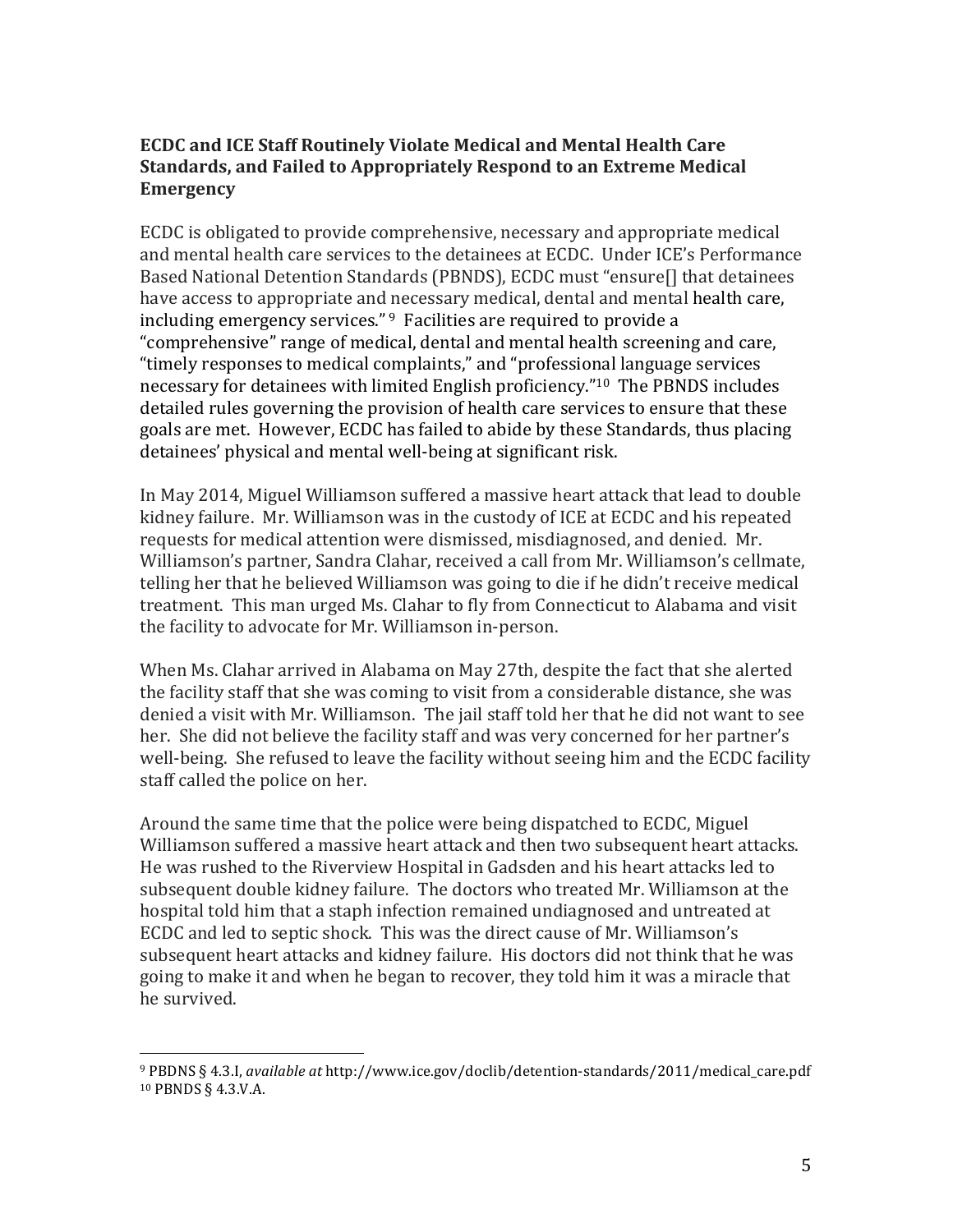As Mr. Williamson lay in his hospital bed, near death and requiring dialysis treatment to remain living, ICE officers, D.P. and another officer, were working to get travel documents authorized by his home country of Jamaica. These ICE officers told Ms. Clahar that they were looking for dialysis clinics in Jamaica, but the only one had a six-month wait list. Meanwhile, the ECDC deputies on duty at the hospital supervising Mr. Williamson refused to allow Ms. Clahar to visit with him. She was not allowed to visit with Mr. Williamson privately and when she tried to have him sign an ICE privacy waiver so she could legally follow up on his condition from Connecticut, she was told those papers would have to be officially served in order to be legally valid. $11$ 

Ms. Clahar retained an attorney in Alabama to represent Mr. Williamson. She notified an ICE officer that the attorney would be going to see Mr. Williamson. Immediately after, Ms. Clahar was notified by the ICE officer that Mr. Williamson would be discharged from the hospital the following day, so he would be unable to receive a visit from the Alabama-based attorney. ICE officers decided they would transport Mr. Williamson nine hours in an ambulance to the LaSalle Detention Facility where they claimed they could provide him with better medical care. Mr. Williamson lost the ability to be legally represented by the Alabama-based attorney. He also has been repeatedly denied access to his medical records.

# **Chronically Inadequate ECDC Staffing and Supervision Place Detainees' Lives at Risk**

The Etowah County Detention Center is chronically and dangerously unsafe for immigrant detainees due to understaffing and a lack of proper training for the current staff. It is our understanding that on average, there are approximately 120 male detainees held in unit 9 and approximately 120 detainees held in unit 10, while in general there is only one sheriff's deputy on duty in each of these units at any time.<sup>12</sup>

According to Sylvester Owino and Miguel Williamson, deputies routinely work shifts of 12 hours. Deputies are allowed to use their cell phones and watch movies on a computer located at the deputy podium. When one deputy is responsible for the safety and security of up to 120 detainees, they should not be permitted to be distracted. E.T., S.M., L.A., and P.V. have all provided testimony about the dangers of understaffing and how each have feared for their own personal safety as a result.

This chronic understaffing and a lack of proper training for officers has led to at least one serious detainee injury. It is our understanding that deputy O.G. failed to

<sup>&</sup>lt;sup>11</sup> Service of process is not required for the ICE privacy waiver under Privacy Act of 1974 (5 U.S.C. § 552a) and DHS Privacy Act Regulations (6 C.F.R. § 5.21(d)). See

http://www.ice.gov/doclib/news/library/forms/pdf/60-001.pdf. 

 $12$  It is our understanding that there are 4 units that hold ICE detainees at ECDC; units 9 and 10; and 8 and 1, which hold between 24 and 48 detainees.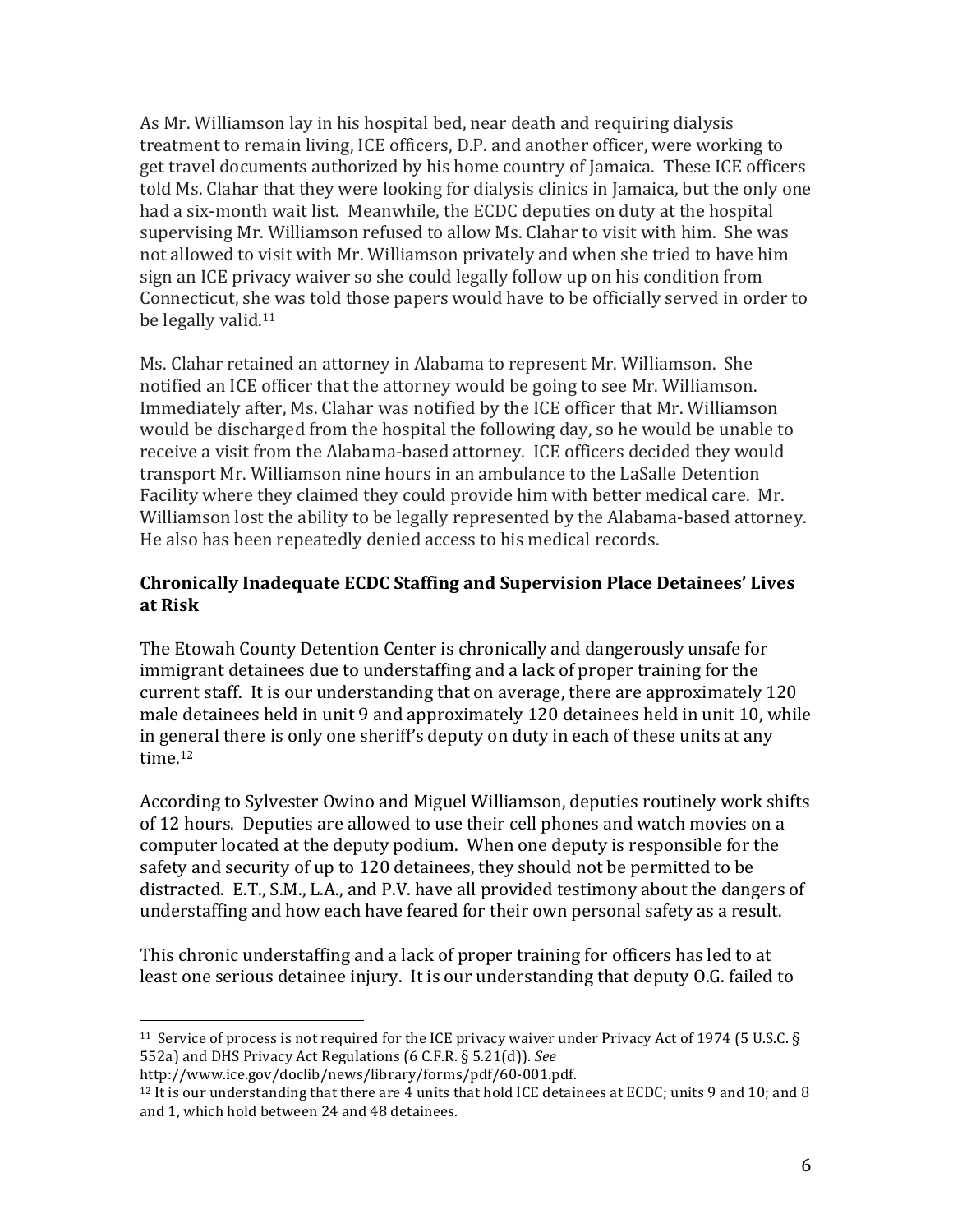prevent serious injury and the possible death of one detainee in his care, R.T. On June 23, 2014, R.T. was violently assaulted by another detainee. His throat was slashed with a razor blade, which had been fashioned into a weapon by attaching it to a toothbrush handle. The assault took place near the facility barbershop, which is within approximately 10 feet from the officer's station. At the time R.T. was being attacked, the deputy on duty,  $0.\mathsf{G}$ . was distracted by a video he was watching on the deputy podium. When he became aware of the attack, he did nothing to break it up or prevent further injury. Detainees noted that there was no first aid kit in unit 10. After several minutes, first responders arrived and R.T. was rushed to a hospital in Birmingham. He was treated with 29 stitches and informed by doctors that he nearly lost his life.

Mr. Owino, L.A., P.V. and S.M. have provided CIVIC with written statements supporting R.T.'s recount of his attack. While in the hospital, R.T. requested a phone call from the deputy in charge of his hospital supervision. R.T. wanted to notify his family of the medical emergency, but the deputy flatly denied him this simple phone call. 

R.T. filed a grievance on July 7, 2014, with ICE about his attack. He received a response on July 11, 2014, stating that the investigation was ongoing. Currently, R.T. still has not been provided with an adequate resolution to his grievance. We are not aware that any disciplinary or corrective measures were taken against deputy O.G. or anyone else in relation to the assault.

According to a report summarizing a compliance inspection conducted by DHS's Office of Detention Oversight (ODO) in 2012, the ODO determined that ECDC did not have a policy or procedure for identifying and handling an emergency grievance (Deficiency DGP-1). The ODO states that an emergency grievance is necessary in any incident that involves an immediate threat to detainee safety or welfare.<sup>13</sup> ECDC clearly failed to implement this policy recommendation in the handling of what should have been categorized as R.T.'s emergency grievance.

# **ECDC Detainees are Being Held in Prolonged Detention in Violation of Supreme Court Precedent**

According to a report summarizing a compliance inspection conducted by ODO, "most of the detainees imprisoned at ECDC have an order of removal and are considered long-term cases due to difficulties obtaining travel documents from Embassy and Consular officials."<sup>14</sup> Since ICE cannot deport them, people at ECDC are languishing in detention unnecessarily and sometimes in violation of the

inspections/2012etowahcountydetentioncenter-gadsden-al-mar13-15-2102.pdf <sup>14</sup> Office of Detention Oversight Compliance Inspection, Etowah County Detention Center, March 13-15 2012, *available at* http://www.ice.gov/doclib/foia/odo-compliance-

<sup>&</sup>lt;sup>13</sup> Office of Detention Oversight Compliance Inspection, Etowah County Detention Center, March 13-15 2012, *available at* http://www.ice.gov/doclib/foia/odo-compliance-

inspections/2012etowahcountydetentioncenter-gadsden-al-mar13-15-2102.pdf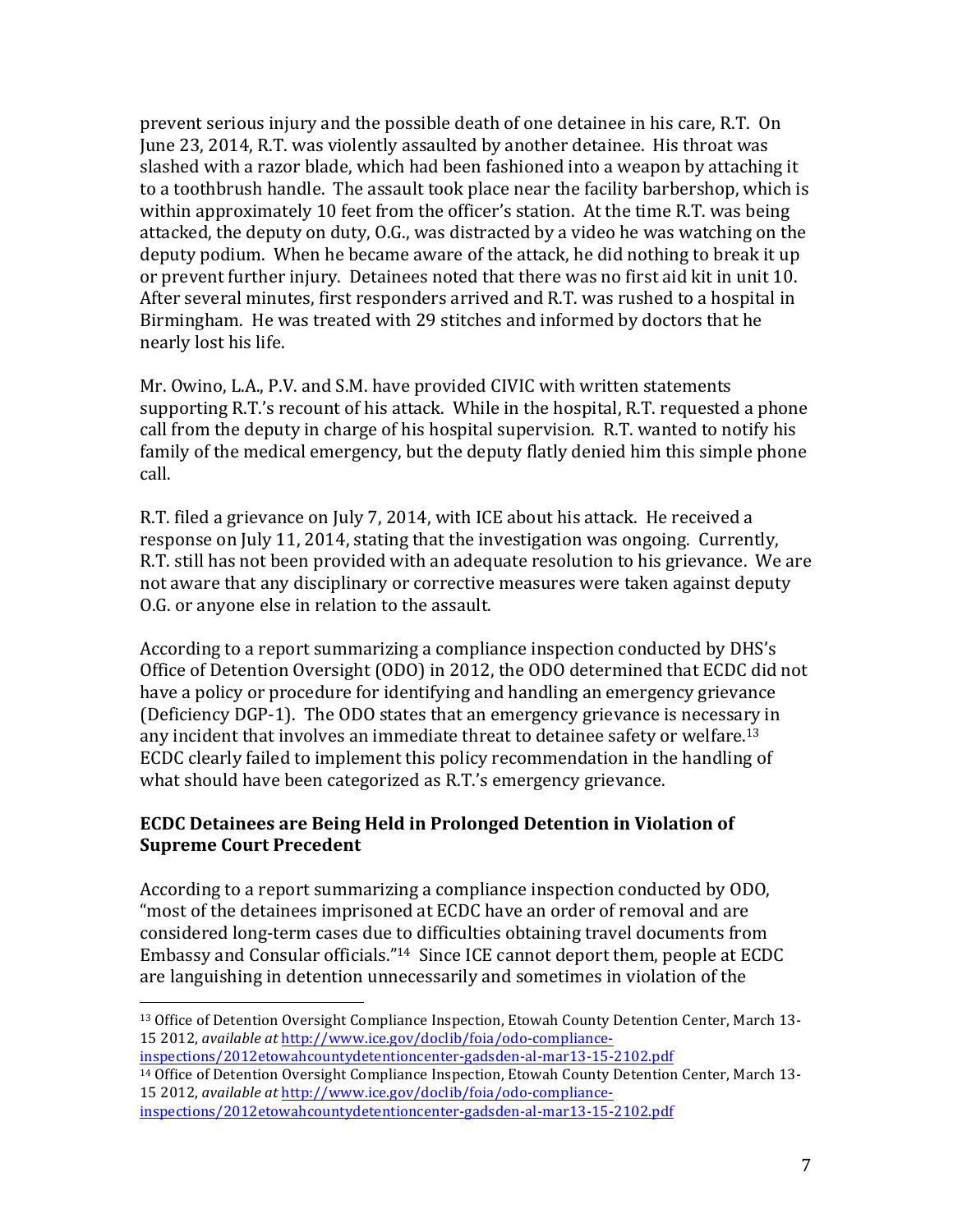Supreme Court decision in *Zadvydas v. Davis*, 533 U.S. 678 (2001). In this case, the Supreme Court ruled that the indefinite detention of immigrants raised serious constitutional concerns. The Court held that, after six months of post-removal order detention, if a noncitizen can provide good reason to believe that he or she is unlikely to be removed in the reasonably foreseeable future, and ICE cannot provide evidence showing otherwise, the noncitizen must be released. The case also set up a series of legally mandated review periods, which requires, among other things, a signed Post-Removal Custody Determination after 90 days. It is our understanding that often these legally mandated reviews do not take place.

For example, M.L., a man detained at ECDC originally from an African country,<sup>15</sup> is stateless and being held in indefinite detention. He was ordered removed from the United States in January 2014. ICE attempted to deport M.L. twice, but they tried to remove him to a different African country located across the continent from his home country. ICE promised M.L. that he would later be transported to his home country, but since his travel documents were expired, M.L. did not believe them and neither did his consulate, which advised him not to get on the plane. M.L. has been held for almost one year and a half since he was ordered removed, which is far beyond the six-month presumptive limit on post-removal detention outlined in *Zadvydas*.

Miguel Williamson is another man who was held in indefinite detention in violation of the six-month limit outlined in *Zadvydas*. The consequences of Williamson's prolonged detention were almost fatal due to extremely inadequate response to Mr. Williamson's medical needs on the part of ECDC staff. In total, he was imprisoned for 15 months after he was ordered removed, and he would have languished for longer if it were not for the filing of a successful habeas corpus petition.

Sylvester Owino was imprisoned in immigration detention for nine years and four months. He was recently released from ECDC where he spent close to two years. Prior to his time in ECDC, Mr. Ownio spent seven years and seven months primarily at the Otay Detention Facility in San Diego, California. Soon after an important decision in Rodriguez v. Robbins in 2013<sup>16</sup>, which grants people in mandatory detention in the Ninth Circuit the right to a bond hearing after six months, Mr. Owino was transferred to ECDC along with other long-term detainees who would have benefited from the ruling. Mr. Owino was finally granted a bond hearing in February 2015, six years after the Ninth Circuit Court held in a published decision that Owino was a "prolonged detainee" and was no longer subject to mandatory detention. Despite this clear ruling, Mr. Owino's attorney had to engage in complicated negotiations with ICE, urging them to exercise their prosecutorial discretion and CIVIC had to advocate for his transfer back to the Ninth Circuit for his bond hearing.

 $15$  CIVIC is withholding the name of M.L.'s home country in order to protect him from a retaliatory transfer or deportation attempts.

<sup>16</sup> *Rodriguez v. Robbins*, 715 F.3d 1127 (9th Cir. 2013).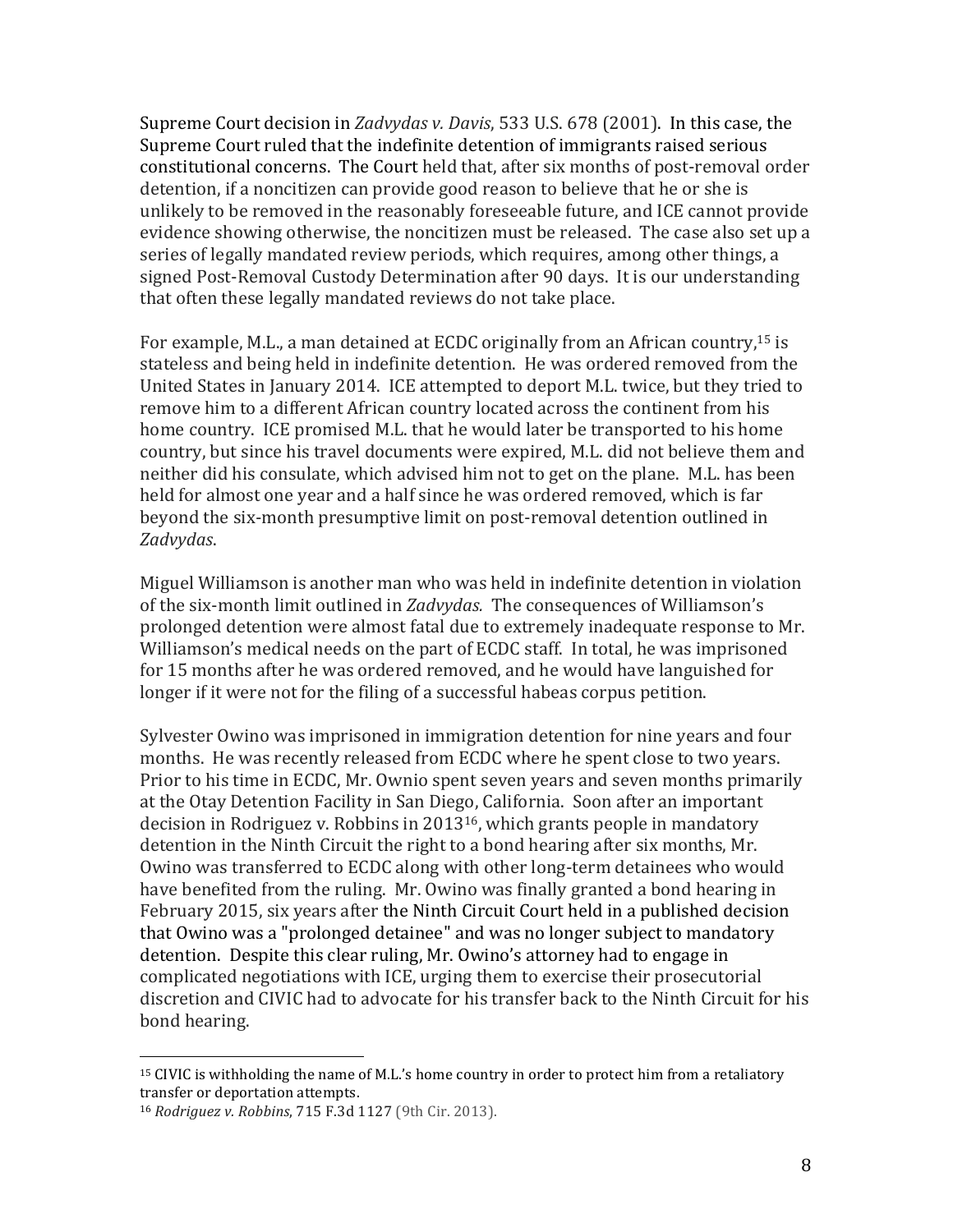## **Detainees' Basic Nutritional Needs Are Not Being Met**

ECDC is obligated to provide fresh, safe, and healthy food to people detained by ICE at ECDC at all times. ICE's 2011 PBNDS state, "All detainees shall be provided nutritionally balanced diets that are reviewed at least quarterly by food service personnel and at least annually by a qualified nutritionist or dietitian.<sup>17</sup>

An overwhelming majority of detainees interviewed by CIVIC and other organizations report the inadequate food served to them at ECDC. B.V. and G.S. complain that they are not served enough food and they are constantly in an extreme state of hunger, making it difficult to concentrate and work on their legal cases. Many people are forced to supplement their diets by buying expensive food from the jail commissary, however, this option is not open to those who are indigent.

Miguel Williamson, B.V., E.T., and N.O., report that they are routinely served food that is rotten or spoiled. Mr. Williamson states that when food comes into the facility, it is already half spoiled and inedible. He gives examples of the kind of inadequate food served, such as an entire raw and spoiled onion, or whole lemon. E.T. also elaborates on the poor quality of food, stating that the facility continually serves detainees moldy corn, expired watermelon, and meat that is rotting with a foul odor. E.T. reports the facility staff freeze such rotting produce and serve it half frozen in order to create a hardened exterior that hides how the food is beginning to spoil. 

The PBNDS link inventory levels of food in facilities to the ability to maintain quality.<sup>18</sup> According to a report summarizing a compliance inspection conducted by the Office of Detention Oversight (ODO) of the Department of Homeland Security in 2012, ECDC is deficient in maintaining the 15-day food supply required by ICE's Performance Based National Detention Standards and also was deficient in 2010.<sup>19</sup> The ODO noted that additional space for food storage is not available.<sup>20</sup>

ICE's PBNDS also require that all facilities keep a perpetual inventory, a process of recording all food service purchases and distribution. The information recorded must always include quantity on hand, the quantity received, the quantity issued and unit cost for each item.<sup>21</sup>

 <sup>17</sup> PBDNS § 4.1.II, *available at http://www.ice.gov/doclib/detention*standards/2011/food\_service.pdf

<sup>&</sup>lt;sup>18</sup> PBDNS § 4.1.II,K,4, *available at http://www.ice.gov/doclib/detention*standards/2011/food\_service.pdf

<sup>19</sup> *Id.*

<sup>&</sup>lt;sup>20</sup> Office of Detention Oversight Compliance Inspection, Etowah County Detention Center, March 13-15, 2012, *available at* http://www.ice.gov/doclib/foia/odo-compliance-

inspections/2012etowahcountydetentioncenter-gadsden-al-mar13-15-2102.pdf <sup>21</sup> PBDNS § 4.1.II, K, 6, *available at http://www.ice.gov/doclib/detention-*

standards/2011/food\_service.pdf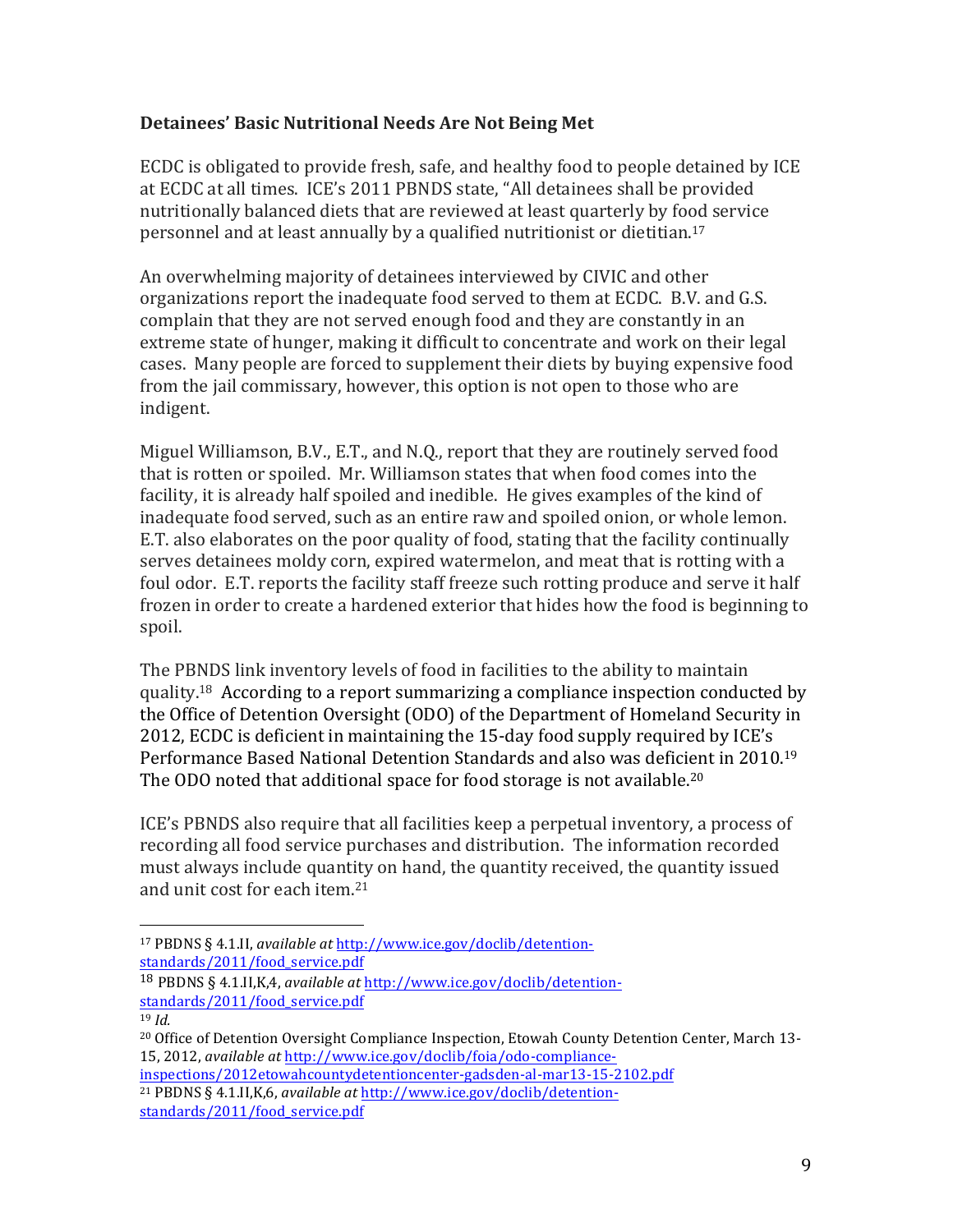Multiple complainants report food is donated to ECDC by a local church for tax deduction. In Alabama, under a 1936 law, sheriffs in most counties are permitted to keep--as personal income--money left over from food purchasing that is allocated from a state budget of only \$1.75 per day per county inmate.  $22$  In January 2009, Morgan County Sheriff Greg Bartlett, was ordered to jail for a night by U.S. District Judge U.W. Clemon in Birmingham. The Sheriff was accused of intentionally serving jail inmates "woefully insufficient" meals in order to pocket more than \$200,000 over three years. The judge also wrote that in this case, in addition to food purchased, inmate food was donated in bulk by schools and other locations.<sup>23</sup>

Food is likely donated to Alabama county jails because \$1.75 per day per county inmate is not adequate compensation to provide for nutritious meals. For example, when Etowah County Sheriff James Hayes died in October 2007, thousands of dollars in jail food money went to his estate because he was legally permitted to keep it in his personal account.<sup>24</sup> When the succeeding Sheriff, Todd Entrekin, took office he inherited a \$244,000 jail food deficit.<sup>25</sup> As a result, Sheriff Entrekin took out a personal loan for \$150,000 to cover the facility's food costs until the first state payment came through, money for which he became personally liable.<sup>26</sup> Although the Etowah County Sheriff's Department is paid a \$45 per diem rate for housing ICE detainees, it is not clear this is sufficient money to provide adequate nutrition for people detained by ICE. This is especially unclear given the recent budget deficit for food at ECDC, the fact that food preparation for county and ICE inmates is the same, and given the budget for food expenditures is not made public.

#### **Recommendations**

 

1) Immediately terminate the contract between the Etowah County Commission and ICE, operated by the Etowah County Sheriff's Department, to house immigration detainees at ECDC.

2) Open an emergency investigation, preferably in collaboration with the Federal Public Defender, into the number of detainees at ECDC who have been imprisoned for more than 90 days in post-removal detention, and release individuals who have been detained for over six months.

 $^{22}$  Ashley Broughton, "Sheriff jailed for pocketing money meant for inmate meals," CNN.com, January 9, 2009, *available at*

http://www.cnn.com/2009/CRIME/01/09/alabama.sheriff.jailed/index.html?eref=rss\_us <sup>23</sup> *Id.*

 $24$  Jay Reeves, "Alabama sheriffs feed inmates on \$1.75 a day," The Associated Press, May 16, 2008, *available* at

http://www.foxnews.com/printer\_friendly\_wires/2008May16/0,4675,JailFoodBonus,00.html  $25$  "Etowah sheriff has \$244,000 in jail food debt, " The Associated Press, June 22, 2010, *available at* http://www.decaturdaily.com/news/other\_news/etowah-sheriff-has-jail-fooddebt/article\_9de6b31a-75e8-5095-8f13-2e33ed8f6447.html

 $^{26}$  Jay Reeves, "Alabama sheriffs feed inmates on \$1.75 a day," The Associated Press, May 16, 2008, *available at* 

http://www.foxnews.com/printer\_friendly\_wires/2008May16/0,4675,JailFoodBonus,00.html